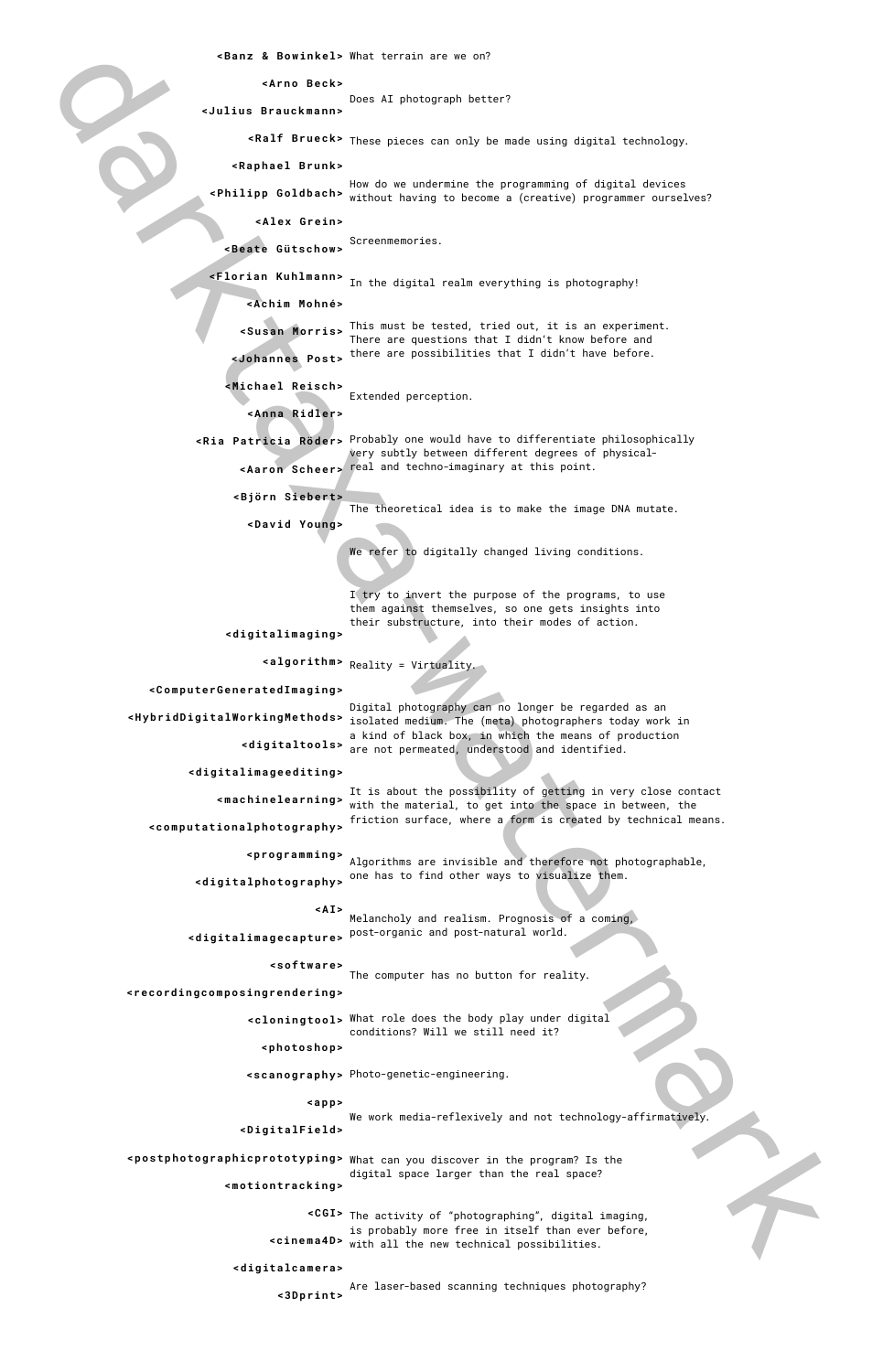helpless for the time being. As an artistic photographer,

What should I photograph at all? And then, of course,

Input-bias.

ŗ,

Material/immaterial/intermaterial.

Can a GAN, or indeed a training set, become an actor and **<lenslessimaging>** agent within artistic processes in the way that other material, like oil paints or charcoal or video are? **<machinelearning>**

**<digitalimageediting>** How to deal with the changed, digital conditions? Do "photographers" have to become programmers now? **<DigitalAnalogHybrids>** What will our activity and identity be?

۹ **<lenslessimaging>**

The new digital tools are the key to the digital, traditional photography has no means to access this. **<freeformfabrication>**

The media boundaries become completely blurred. **<GAN>**

Hyper-technization. **<motioncapture>**

This flood of digital images has actually made me **<deepfake>**

how should I position myself against all these images? **<cameraphone>**

**<generativedigitaltools>** <sup>it was obvious to make this question my work.</sup>

Do I take a picture or does the device take a picture?

Photography is the common historical basis or **<digitalcomputation>** matrix on which the new digital tools develop. **<digitalimaging>**

**<geotaggedphotography>** To attempt to enter into the hermetic apparatuses and programs, to cross this border, that is deliberately **<ImageRecognitionSoftware>** created by the corporations, and to undermine this power divide with the means of art, is part of our motivation, **<RGBCMYK>** this is a socially critical aspect of our work.

Prototypical. **<photogrammetry>**

I do think that AI is a tool, like any other used by artists, just like a brush or a camera. And I **<programming>** am using that tool in my own particular way. **<photoshop>**

Now it is about what are the new questions, what are the new images? And these new images no longer have **<motioncapture>** to assert themselves against painting, but rather have **<cinema4D>** to deal again with their own photographic processes, which are in an accelerated state of flux.

With photography understood as a model, I think it makes **<augmentedreality>**

sense to think about the character of production and individual work under technological conditions. **<deeplearning>**

Digitalization was a revolutionary, clear break. It is a very exciting and open situation at the moment. **<computation>**

Creation of fictional image-themes. **<digitalimageediting>**

**<computationalphotography>**

**<coding>**

**<noiseglitchhack>**

**<imagebasedrepresentation>**

**<Photogrammetry>**

Does the better and better resolution drive dissolution? **<code>**

**<algorithm>**

**<digitalphotography>**

**<generativedigitaltools>**

**<dataediting>**

**<hyperparameter>**

**<artificialintelligence>**

**<digitalprinting>**

darktaxa-watermark The space, our living environment, is fogged and **<3Dcomputergraphics>** dematerialized by virtual reality, and our bodies; ourselves, **<computerizedmachinetool>** shift. We crawl into our smartphones, we are inside them; somewhere else, are no longer as usual with ourselves, but  $\leq$  screengrabs> stretched, extended, and also transported, displaced.

#### **<app>**

**<algorithm>**

**<photoshop>** What I do is basic work within the digital hysteria.

**<video>**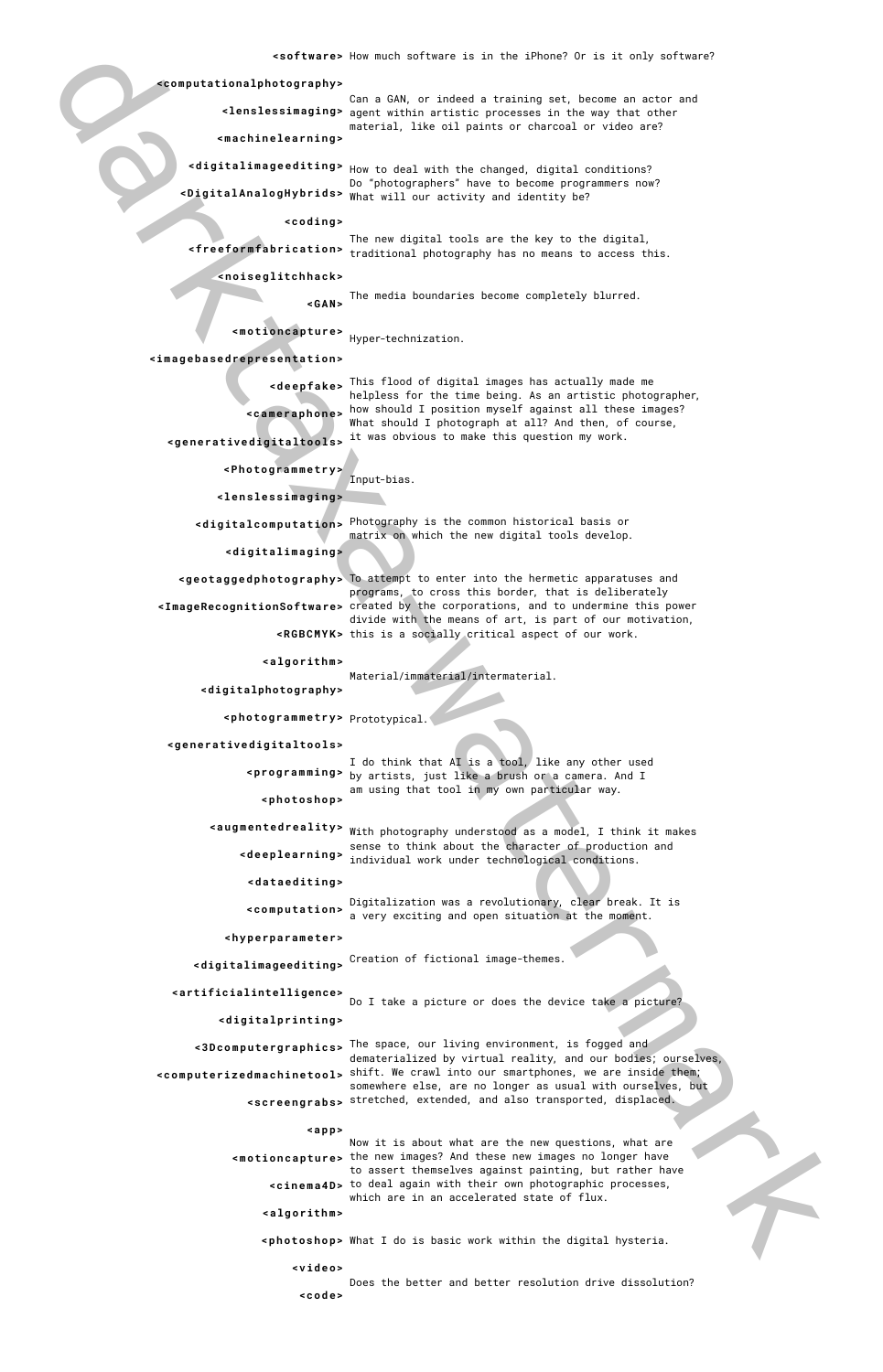darktaxa-watermark I am not trying to enforce immersion, immersion is **<interface>** rather my topic, or better to say I am trying to reverse **<digitalcamera>** it. I am interested in becoming conscious, in locating in real space. Sensing, an awareness of the body under **<generativedigitaltools>** digital conditions, must ultimately be at the end of the chain, otherwise all of this makes no sense to me.

**<postphotographicprototyping>** How can I depict something which is denied to the technical possibilities of the camera?

Presenceabsence.

**<cameralessphotography>** trajectory of a golf ball, a drone, or a dragon. For it, everything is a concatenation of binary operations.

Although we have installed them, such algorithms are now beginning to elude our control, solely by the **<digitalmemory>** sheer speed at which they run and deliver results. Like **<computeraideddesign>** the head of Medusa, the devices meant to penetrate reality create new impenetrable realities.

My focus is on visualizing digital or algorithmic processes.

We all love the illusion. **<streaming>**

Future Archeology. In a utopian future, in which the **<digitalimagecapture>** digital will be completely overcome and forgotten, archaeologists will find artefacts of our digital present. **<cameraphone>**

 $\epsilon$  machinelearning>  $\tau$ he 'artist's touch', in terms of the handmade or authentic gesture, is something I aim at eliminating as much as possible. **<scanography>**

**<generativedigitaltools>** One cannot transfer theory, which is designed for utility photography to art. This creates gaps in reception-history. **<digitalphotography>**

The cyberspace of 2019 is no longer a space through which **<computationalimaging>**

we navigate or steer in search of new content and knowledge. **<digitalimageediting>** It has - on the contrary - in large parts become a space in which we ourselves are navigated through algorithms and interfaces, i.e. are cybernetically controlled. **<CAD>**

In my work I speak only of "photography-based". **<data>**

Digital imaging solves the problems of photography, **<artificialIntelligence>** which then is no longer photography. **<TIFGIF>**

The computer doesn't care whether it calculates the

The whole digital insanity! **<facerecognitionsoftware>**

Photography has developed from a demanding craft into a banal **<augmentedreality>** mass medium. It has become uninteresting for me as such. Only the possibilities that arise beyond photography are interesting. **<A I>**

The disappearance of the real-physical world. **<file>**

**<digitalimagingsystems>**

**<deepfake>**

Postphotography is over! **<algorithm>**

To the general understanding of digitality I consider the **<digitalimagingsystems>** transitions from real to simulated, real-physical to virtualbodyless, physical to disembodied to be extremely important. **<generativedigitaltools>**

> **<DigitalField>** Something that really intrigues me with GANs is the looping that you get with the process and also the decay. I've tried **<GAN>** to use both of these things as part of my practise.

**<cloningtool>**

**<Internet>**

```
<digitallyalteredimagery>
```
**<HybridDigitalWorkingMethods>** We are on a threshold.

**<algorithmicworkingprocess>**

In my work, both digital photographic and digital algorithmic working methods are used. **<program>**

**<freeformfabrication>**

**<laserscan>**

**<freeformfabrication>**

**<PhotoGPS>**

**<digitalcamera>**

**<software>**

**<scanography>**

### **<deepfake>**

**<hackingtool>**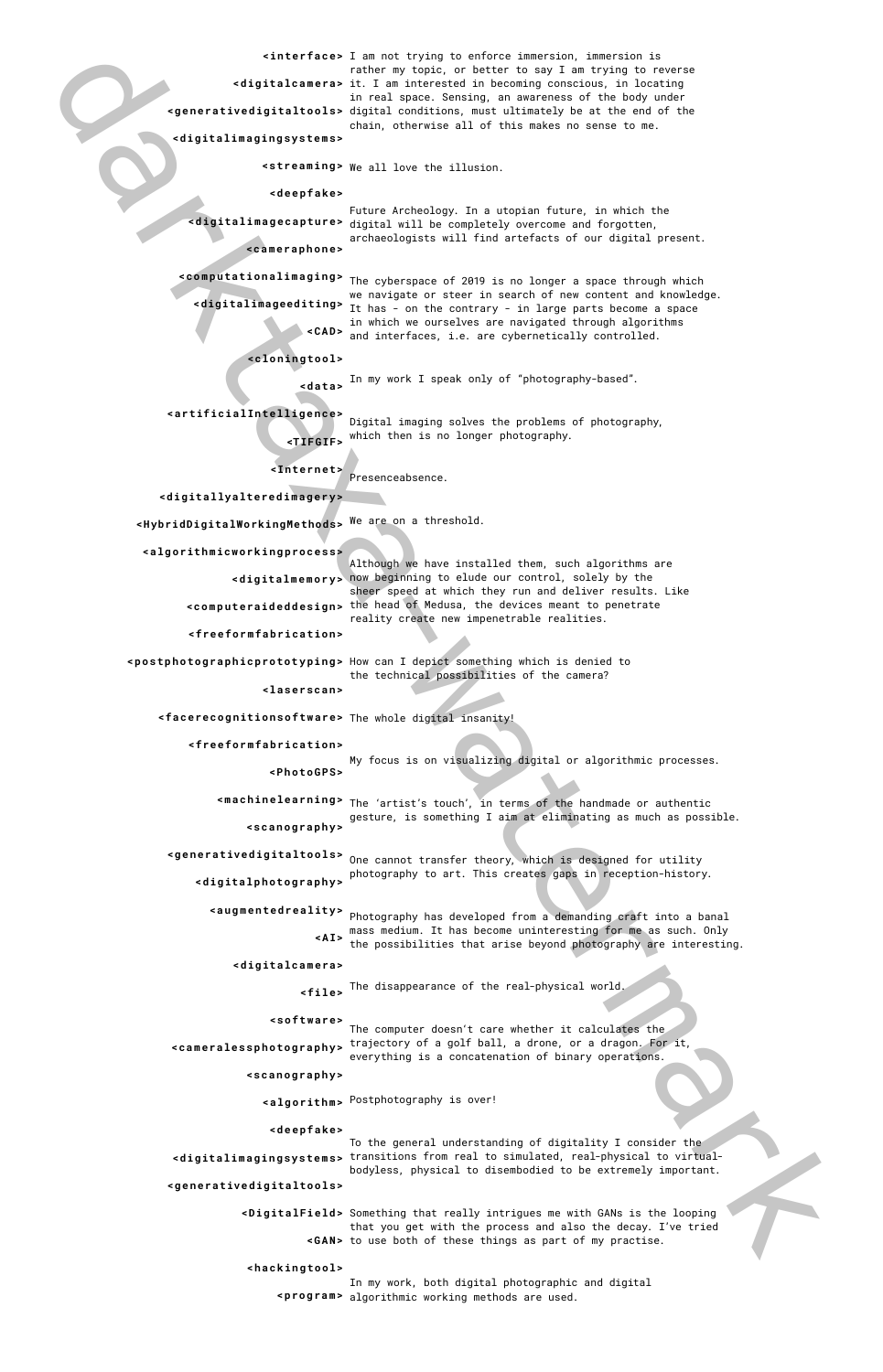The idea of "programmer's control" might be an outdated metaphor when talking about AI. For, unlike traditional **<artificialintelligence>** programming, where the rules of the code are explicitly **<DigitalCamera>** written out, AI is a bottom-up organic learning process.

> Why did photography experience such an extreme scanography>  $\frac{m}{n}$  hype and then invisibility in art?

> > A highly annoying hysterical background noise in everyday life.

The question of the physical component, the body.

```
N
<photography>
```
In fact, I am more interested in placing the subject's positive **<cameralessphotography>** <sub>COgnitive and physical possibilities in relation to technology</sub> and apparatus-mediated production, which we all currently use. **<digitalimagingsystems>**

**<digitalphotography>** <code>Computer</code> work is compulsive, everything always takes place in a rectangle, all movements and glances are **<digitalimageediting>** strictly standardized from a motorical point of view.

darktaxa-watermark I have chosen to work with various forms of digital technology **<RAM>** to produce works that record a body living in a northern European city during a period of high capitalism  $-$  i.e. **<photoshop>** with not much natural light but with 24/7 working practices that need artificial lighting and that are governed by man made, artificial, systems such as clock and calendrical **<algorithmicworkingprocess>** time. I do this in order to comment on these systems <digitalcamera> and the effect they have on us as human subjects. **<streaming>**

The apparatus functions after us, we after it. **<code>** It is my choreographer. I interpret it.

One loses the dimension and no longer has any proportions. **<CNC>**

I see myself more as a data chemist researching the "becoming an image" of various digital tools, **<calculation>** seeing myself confronted with the coincidences of the occurring computer generated image-results. **<program>**

Right now is proto. **<software>**

Again haptic, wanting to touch something. **<RAW>**

I do not want to imagine post-natural! **<machinelearning>**

Postinternet ≠ Email.

In the mass of images, can there still be criteria for **<hyperparameter>** unique or authenticity characteristics of an image? **<formatting>**

The electronic, digital image is present at any time at any place nowadays, which leads to the fact that the images **<RGBCMYK>** are not only available to us today, but quasi follow us, threaten us. There is no distance at all any more. **<algorithm> <digital>**

**<computationalphotography>**

When we look at a photograph, we look not only at what it represents, but also at the fact that it is represented as **<photogrammetry>** a photograph. The technique is part of the statement of **<machinelearning>** <sup>the image and functions in it as a sign of a worldview.</sup> **<4k8k>**

# **<RAWTIFJPGPNGmovobjSTLRGBCMYKmpegmovgif>**

**<3Dprinting>**

My digital superego. **<polygonmodel>**

#### **<digitalmovingimage>**

Since most of us don't write the software ourselves, other ways need to be found. **<app>**

```
<video>
```

```
<VRglasses>
```
**<digitalphotography>**

Can there be anything without there being anything? **<imagebasedrepresentation>**

**<internet>**

**<bit>**

**<app>**

# **<digitalimagecapture>**

**<digitalimaging>**

**<interface>**

**<algorithm>**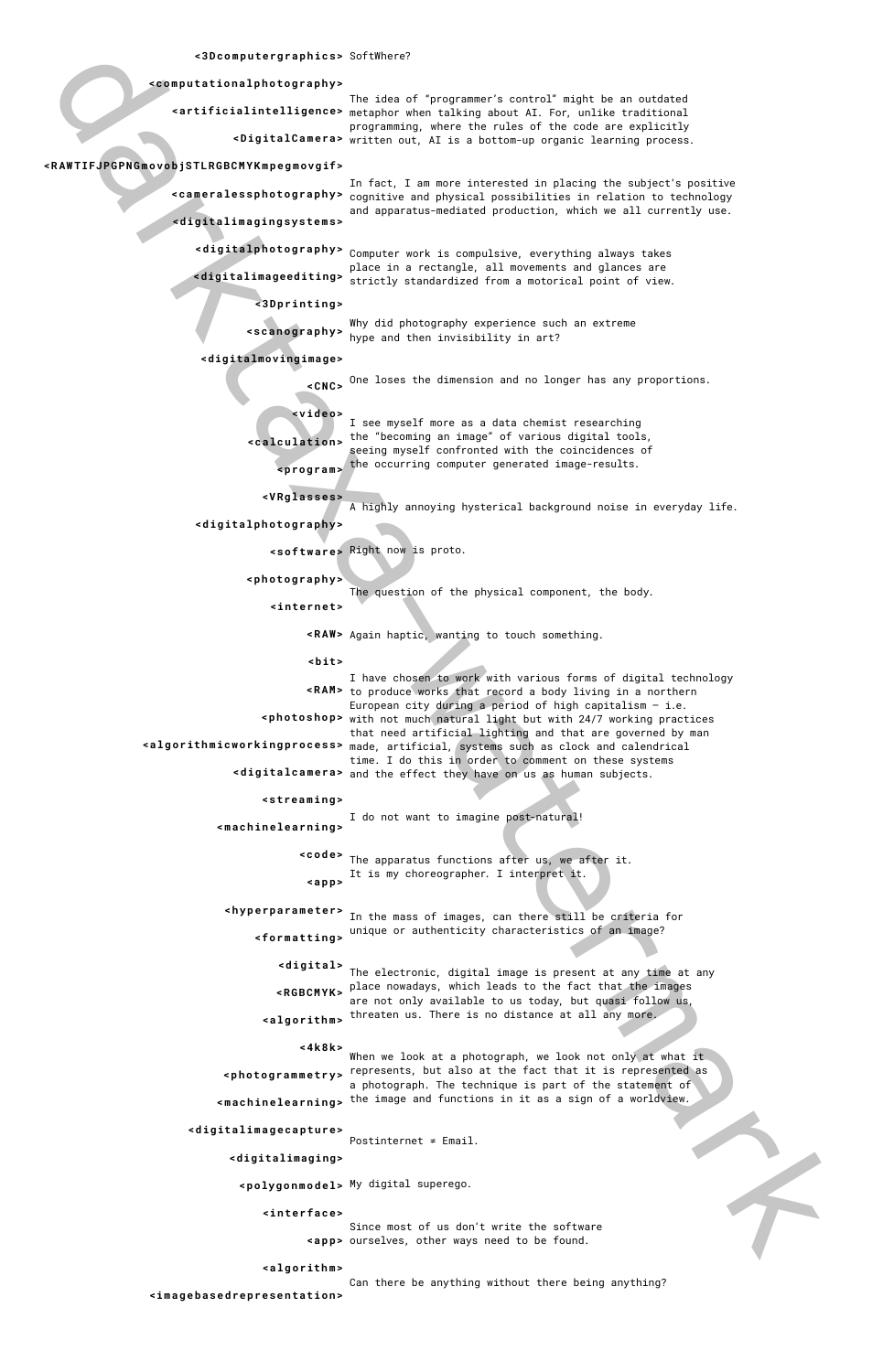Automatic, machinic.

Visibility and invisibility.

On the one hand, digital photography has become a kind of colloquial language when you look at the pragmatics **<BIT>** of producing, distributing and communicating in images, especially in social networks. It is already very meaningful **<software>** that every telephone is also a camera, the sending and sharing **<computation>** of the image, its exchange directly linked to the making.

Lost in photography!

I work generatively until the image reminds me of something.

A digital world that generates itself out of itself.

Faithbook. **<photoplotting>**

۹ **<programming>**

**<digitalcamera>** Parasitic occupation of already existing image systems: satellite cameras, Google Earth. **<photoshop>**

**<interface>** We want to show possibilities and new, current free

We are all in polygon mode.

 $\epsilon$ **rendering>** How does the development of photography in art relate to the development of utility photography? **<neuralnetwork>**

The digitalization of photography for me was the 'striking moment' to put down the camera and to seek other means. **<algorithm>**

No digitality without program. **<interface>**

Does the digital image need photography? **<software>**

The current state is not defined! **<software>**

space, beyond the limits of traditional photography. **<DigitalRecording>**

It's about potential. **<digitalcamera>**

Are most renderings closer to painting than to photography? **<Metadata>**

**<printer>**

**<digitalimagingsystems>**

darktaxa-watermark **<hyperparameter>** I find it increasingly unsatisfactory to see technology only as a means to make an image, to have the image, so to speak, bring it to the factory, plot it and laminate it, and finally **<software>** get a standardized product back. We cannot go back behind this form of industrial-technical production, that is not **<algorithm>** the point. Neither can it be about giving a technical image **<digitalimageediting>** the aura of the handmade. The goal must rather be to break through a culture of the artist as consumer and reopen the  $\epsilon$ **imagefile>** technical process, to reclaim it in a comprehensive way.

**<data>**

**<motioncapture>**

kcode> The technical image.

**<A I>**

I'm less interested in trying to push the technological aspects **krecording>** of AI but rather trying to find ways in which AI, technically, can push aspects of the work that I am trying to make. **<composing>**

**<photoshop>**

```
<movingimage>
```
**<digitalimagingsystems>**

**<photoplotting>**

 $\epsilon$ **pointcloud>** To understand photographic elements as vocabulary.

**<algorithmicworkingprocess>**

**<calculatory>**

Ĭ,

**<RAM>** The question of the apparatus.

**<computer>**

**<app>**

**<deeplearning>**

```
<coding>
```
**<programming>** I don't like to sit in front of the screen, it sucks me in, it erases my memories or doesn't even let any of them arise

**<ComputerGeneratedImaging>** but it is a conscious strategy to expose myself to this.

## **<photoplotting>**

## **<computerbased>**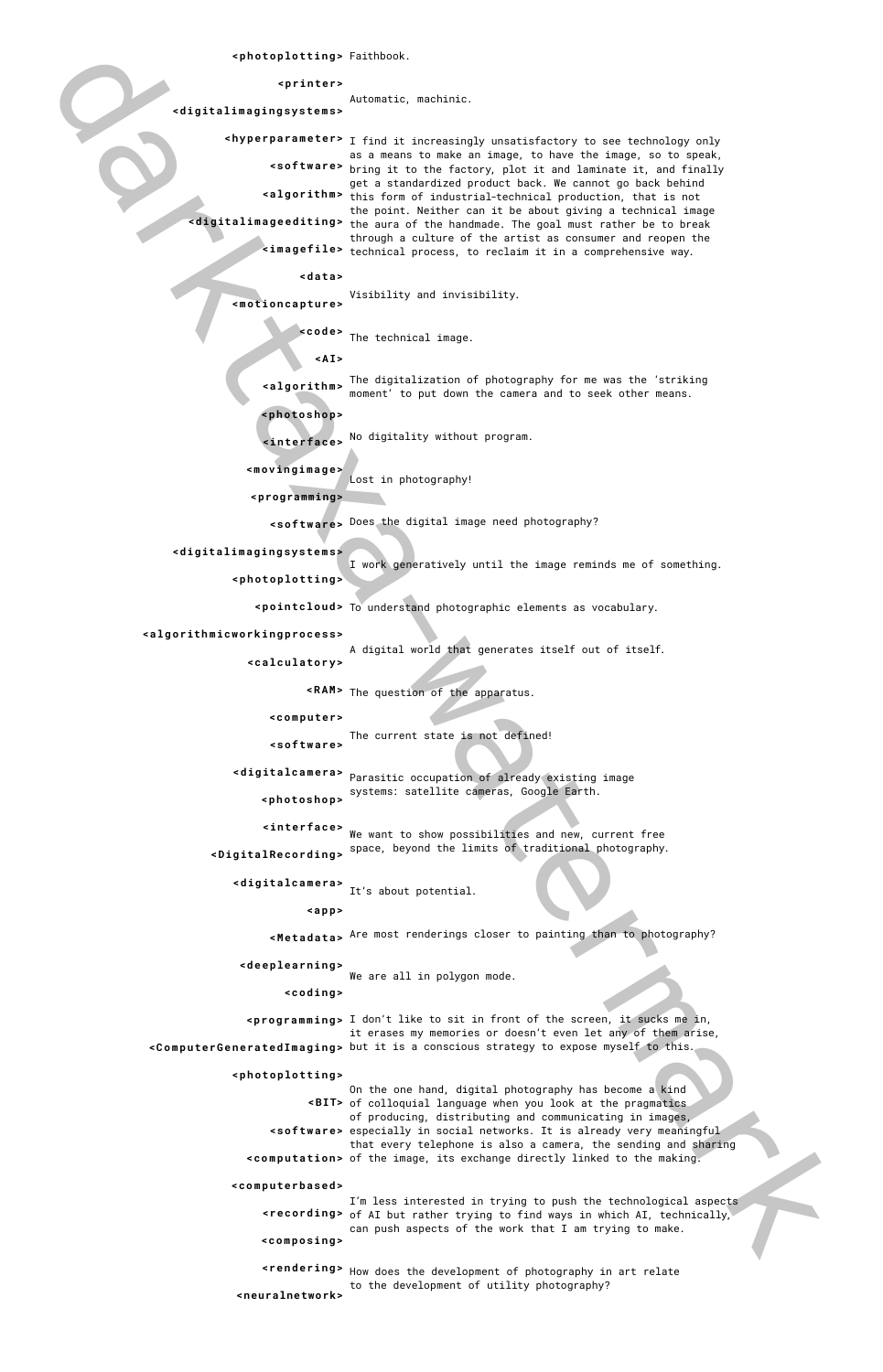The whole post-photography-talk, democratization **<V R>** of authorship, collective copyright, the end of **<imagefile>** the picture, I think we are over this.

Photography turned from an analog craft into a computer job I never wanted to do. The computerfreaks **<algorithm>** threatened to be the better photographers.

darktaxa-watermark It's something that occupies me a lot, that this form of  $\epsilon$ hardware> writing, an alphanumeric code lies in the background of the picture, gives it its power and at the same time wanders into the intangible. Yes, and to trace this, to approach **<computer>** it somehow, is something I'm very interested in.

Instagram-Attention-Span.

7

Virtuality and reality are thus connected, and through **<BinaryCode>** the computer one develops out of the other.

Since its 'invention', photography has repeatedly been **<program>** placed in the context of a universal language, i.e. a language of global reach and general comprehensibility, **<Gcode>** which continues into the digital discourse.

I simply think it makes sense to think about the **<RAW>** character of production and individual work under <chip> technological conditions on the basis of photography.

The term "photography" is hopelessly **<photoplotting>** overcharged under digital conditions.

I provoke the algorithm until it becomes visible. **<A I>**

The body-in-digital topic.

The calming emptiness of perfect calculation.

Errorism. **<cameraphone>**

To what extent is the ongoing reconstitution of our **<displacertool>** perception through apps, streaming, Google Earth and digital imaging determined by photography? **<cloningtool>**

The disappearance of the real world, of **<GenerativeDigitalWorkingMethods>** the physical, real, corporeal.

> But there is definitely a discomfort that technically **<CCD>** generated images are increasingly penetrating real

Is digital photography a simulation of analog photography? **<3Dscanner>**

CTRL + SHIFT + DEL. **<3Dcomputergraphics>**

**k** the digital, photography dominates all areas of life!

The algorithms that I use and that I am particularly **<DigitalCamera>**interested in, are those that make GANs, which are

#### **<algorithmicworkingprocess>**

space and expand it into a kind of technosphere. **<algorithmicworkingprocess>**

**<augmentedreality>**

**<software>**

**<digitalimaging>**

The disappearance of the physical, real, corporeal. **<metadata>**

**<digitalmemory>**

**<morphingtool>**

**<digitalfield>**

**<computerizednumericalcontrol>**

The whole photography-is-over nonsense. **<software>**

**<computationalphotography>**

**<CAD>** How much AI is in there?

**<machinelearning>**

**<data>**

```
<coding>
```
**<DigitalPhotography>**

<digitalcamera> One day we will simply no longer be able to distinguish a real world from an artificial one. The question that arises <smartphone> here is: who will ultimately control these worlds?

```
<computer>
```
#### **<cameraphone>**

**<STL>**

```
<ImageRecognitionSoftware>
```

```
<Hyperparameter>
```
**<computer>**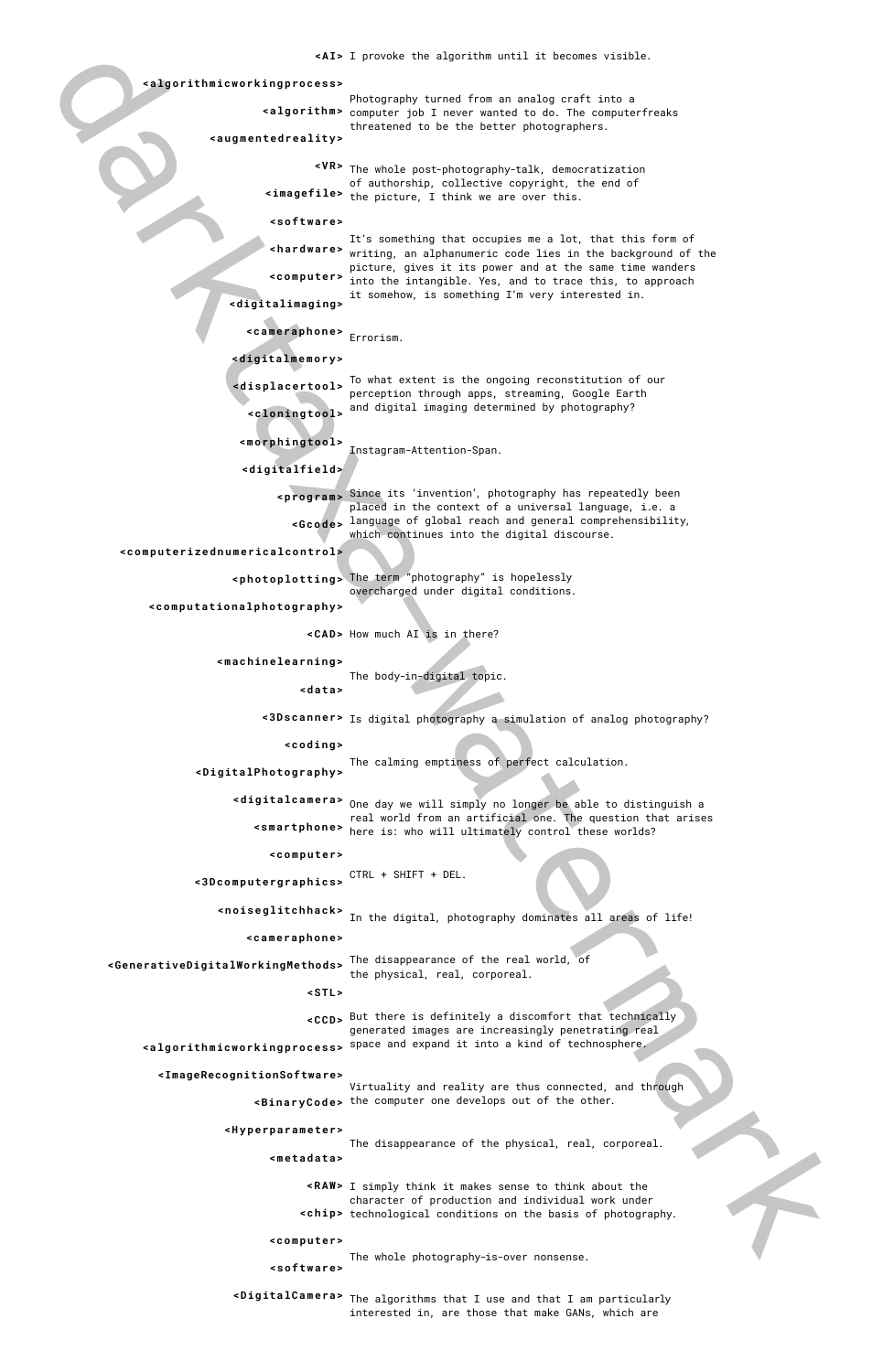I imitate painting with the graphic means that **<deeplearning>** the computer makes available to me.

There is a decision to first look at the photograph **<deeplearning>** itself and its changed conditions.

Things are virtually overlayed and no longer clearly perceptible.

So I don't doubt photography at all, I consider it a very rich, beautiful and perhaps even truthful medium. It is clear **<formatting>** to everyone that it is essentially involved in constructing the objects to which it establishes a relationship and with **<ArtificialIntelligence>** which it connects. But I doubt the current possibility, the relevance of its use for primarily depicting, even if it refers **<geotaggedphotography>** to the new technical environments with its visual effects.

Output is always a function of input.

notoriously unstable and not well understood. **<digital>**

The program controls the process, the user operates the program. **<cloningtool>**

darktaxa-watermark **<photoshop>** It's hard to answer the question as to whether the AI ever comes up with something it has never seen before because **<facerecognitionsoftware>** the results are always based on what it was trained on. But, in some of my work it has invented colors and shapes it **<interface>** never saw. So there is some sort of imagination happening in the machine that is different from how our minds work. **<computer>**

**<algorithm>** It is nothing new that as a "photographer" one has the feeling that everything is already photographed and **<generativedigitaltools>** archived. The project of photography is finished.

> From my point of view, we are only at the beginning <cameraphone> of these developments. Maybe in a few decades we will have own tradition lines for CGI or photogrammetry.

**<streaming>** Speaking as an artist, the term photography is currently more of a speed limit, a brake. **<program>**

Is a photo two-dimensional? **<mesh>**

In my work, the boundary between painting, digital photographic elements, media art, etc. blurs continuously. **<screenshot>**

> Dig-it-all! **<RAM>**

Ĭ,

l.

L

Something with cybernetic, algorithmic, digital, etc.

Recording means copying something that is already there, rendering means inventing something that is not yet there, this is the fictional, generative aspect. **<app>**

Digital technology has allowed me to produce, automatically, charts, notations and diagrams that **<GAN>** record information drawn directly from the body. **<terrabyte>**

Digital technology has allowed me to explore and develop

**<coding>**

Central perspective is only one of many possibilities. **<2D3D4D>**

## **<algorithmicworkingprocess>**

# An art-historically more neutral term such as "digital imaging" **<photogrammetry>** <code>allows</code> me to use photographic means, whereby one has to make a clear separation between consumer photography and **<recordingcomposingrendering>** the understanding of photography in the artistic context. **<digitalimagingsystems>**

**<digitalimageediting>**

**<programming>**

**<incameracomputation>**

**<freeformfabrication>**

**<NeuralNetwork>**

**<computer>**

**<PNGaviJPGmovmp4gif>**

**<computationalphotography>**

Random = Programmed coincident. **<hardware>**

```
<screen>
```
**<lenslessimaging>**

**<digitalcamera>** The photographic image as a perfect hybrid.

**<photoshop>**

**<machinelearning>**

**<ArtificialIntelligence>**

**<postphotographicprototyping>**

**<calculatory>**

**<internet>**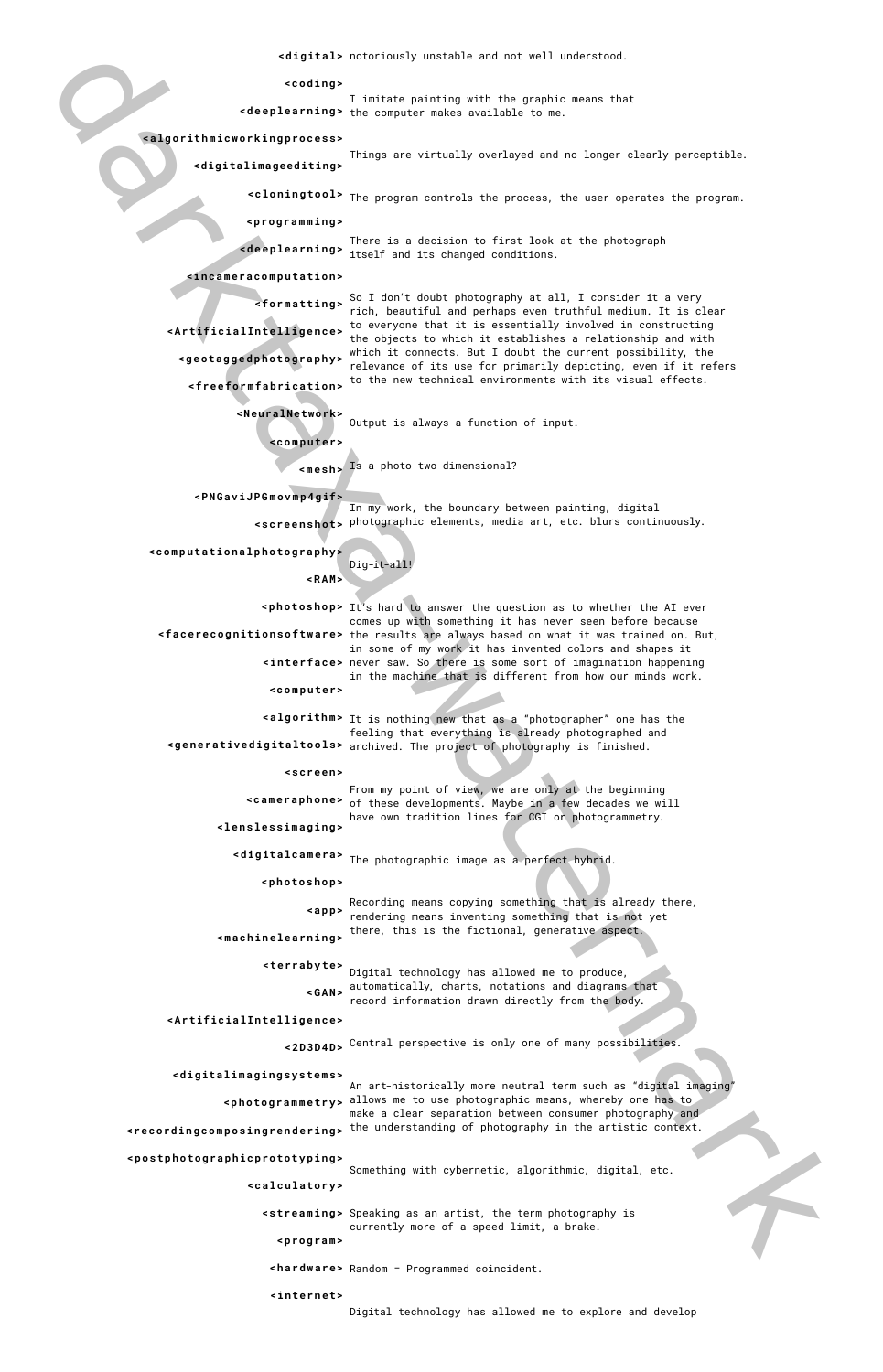**<motioncapture>** the legacy of the Surrealists and their ideas about automaticity, without repeating their methodologies.

> For the finished works the impression is important **khack>** to me that they could have 'made themselves'.

Because one can no longer rely on anything that has worked **<machinelearning>** for many decades before - the laws or conventions of photography are simply made redundant. One enters completely **<data>** new territory; one would have to come up with something profoundly new in order to get a grip on the situation, **<CGI>** both on the artists' side and on the reception side.

**<machinelearning>** There is a point in the digital where medial categories, what is photography, what is video, what is architecture, where all **<DigitalImaging>** that stops playing a role, where everything is free of categories for a short moment. At least the digital field makes this chain of thought possible, which I find extremely interesting. **<screen>**

**<hackingtool>** Is photography in itself historical and are there categories for new understanding, new conception of medium? **<hacking>**

**<photogrammetry>** In Google-search images are representative of the typed word.

Google has taken over our world. **<CAD>**

darktaxa-watermark I would argue that digitalisation can give form to – **<data>** make manifest – phenomena that are invisible or appear **<generativedigitaltools>** to come from nowhere. Digital recording produces 'real' marks, not imaginary constructs or representations. Rather than encoding reality, therefore, I can imprint it. **<internet>**

Everything is resisting within me. **<algorithm>**

Materiality. **<computer>**

Deception should be brought back to the foreground, the illusion.

On the other hand, there are no longer any restrictions **<coding>** regarding the usage of cross medial methods and tools. **<binary>**

**<NeuralNetwork>** For at each stage of the GAN's training there exists an almost infinite number of possible images that it can generate. **<streaming>** The challenge is finding the ones that are interesting.

> I believe in analog human perception. **<coding>**

sphotogrammetry> Digital art is first of all immaterial.

The first smartphones are pre-algorithmography.

I don't find it pleasant at all, but that's precisely why I'm interested in the automatic, the machinic, the deindividualized. We are all exposed to this as soon as <**digitalcamera>** we sit in front of the computer, in the real world, and I work with it artistically, symbolically, if you want. **<screen> <computer>**

The deceleration is a central aspect of my work. **<GAN>**

In the digital, you have an infinite number of attempts. **<ComputerGeneratedImaging>**

**<ComputerGeneratedImaging>**

**<motioncapture>**

Where is the start, where does the evolution of images begin? **<code>**

**<software>**

In current post-photographic conditions, images are **<photoplotting>** decontextualized, liquefied and mobile. If we as artists react to this, it doesn't mean that we also **<printer>** have to participate in this liquefaction, my endeavour is rather to oppose something sustainable to it. **<screenshot>**

**<computeraideddesign>**

**<algorithm>**

Ī,

**<additivemanufacturing>**

**<deeplearning>**

**<programming>**

**<programming>**

**<freeformfabrication>**

**<memory>**

**<byte>**

**<opensource>**

**<imagebasedrepresentation>**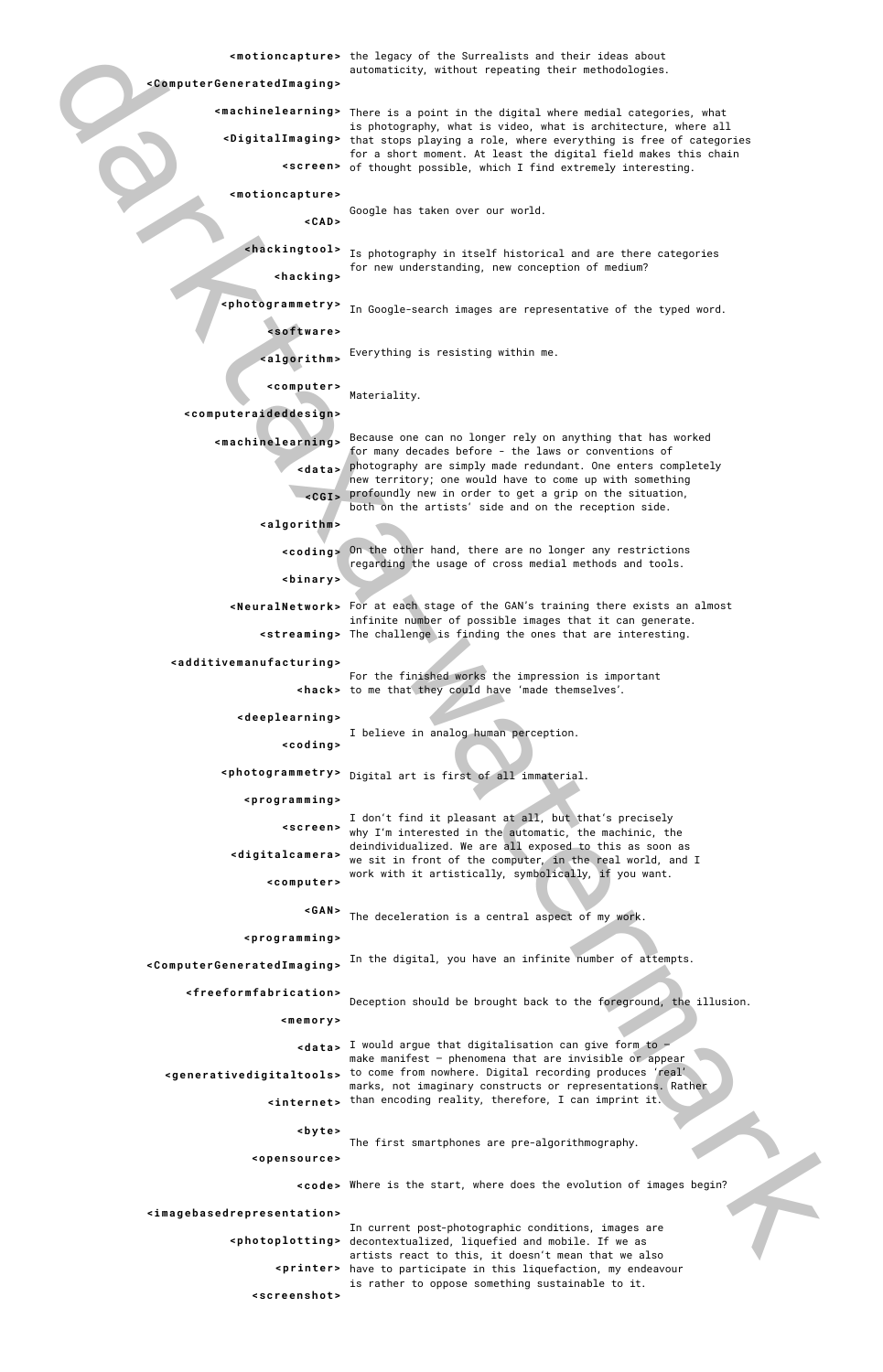The theming of the media apparatuses, an approach to sphotoshop> the enemany of the media apparacess, an approach

**<ComputerGeneratedImaging** I want to work specifically against the beautiful picture, bend, distort.

> Why even speak of photography? Why keep the **<algorithm>** term historically alive? Instead use a variable? SomethingFormerlyKnownAsPhotography. So kill **<augmentedreality>** the term first? Resurrection follows J.



darktaxa-watermark **<screen>** Despite the new digital possibilities, the photographic eye always bounces off the physical surface of its subject. **<application>** While working with AI, for me self-generated data is important - either generating it myself or by **<photoshop>** constructing it from an existing data source, for me it becomes the decisive creative act. It is the thing that **<video>** is within my control. And there is an art to it. For me, the 'becoming an image' goes beyond the genre **<computationalphotography>** boundaries of photography and post-photography. There is always an image, one that already exists, that was made by others, between oneself and reality, I believe this **<hyperparameter>** experience currently plays a major role for photography. The things that accompany us in everyday life no longer have to be materially existent in the first place in order to have a claim of reality. **<data>** We should never accept new technologies purely for their novelty. The comprehensible form is not bound to a material. 7 What we do does not fit into existing categories. **<photoshop>** Photogrammetry will possibly change our relationship to objects, since we think of the objects exclusively as shells. **<computer>** N I strongly believe, that the term "photography" is a historical one. **<digitalimagecapture>** It's about reappropriation. **<DigitalField>** In the digital world you can design and therefore you are free. Photos will soon only be generated by AI, from images that  $\leq$  software> are already there, from post-photographic databases. The possibilities of "photography" are extremely **<algorithmicworkingprocess> <3Dcomputergraphics> <machinelearning> <computerizedmachinetool> <memory> <screenshot> <streaming> <coding> <screengrab> <3Dprinting> <software> <postphotographicprototyping> <programming> <generativedigitaltools> <algorithmicworkingprocess>**

**<DigitalRecording>** In the end, the important thing is not that we have a new name for photography, but that things are understood in a fundamentally different way. **<deeplearning>**

Post-postdigital/postinternet/postphotography. Year of the prefix.

increased, it can do so much more than before, **<calculatory>** the terminology should do justice to this. **<RAM>**

Digital image worlds originate from a sphere of accelerated **<computer>** image reception and form a strong contrast to the extremely time-consuming working process that I apply to my images. **<software>**

Simulated. **<BIT>**

Can you 'take' pictures at all or just 'make'/ build/construct pictures? **<computation>**

**<digitalcamera>**

**<interface>**

**<coding>**

**<programming>**

**<photoplotting>**

**<software>**

**<computerbased>**